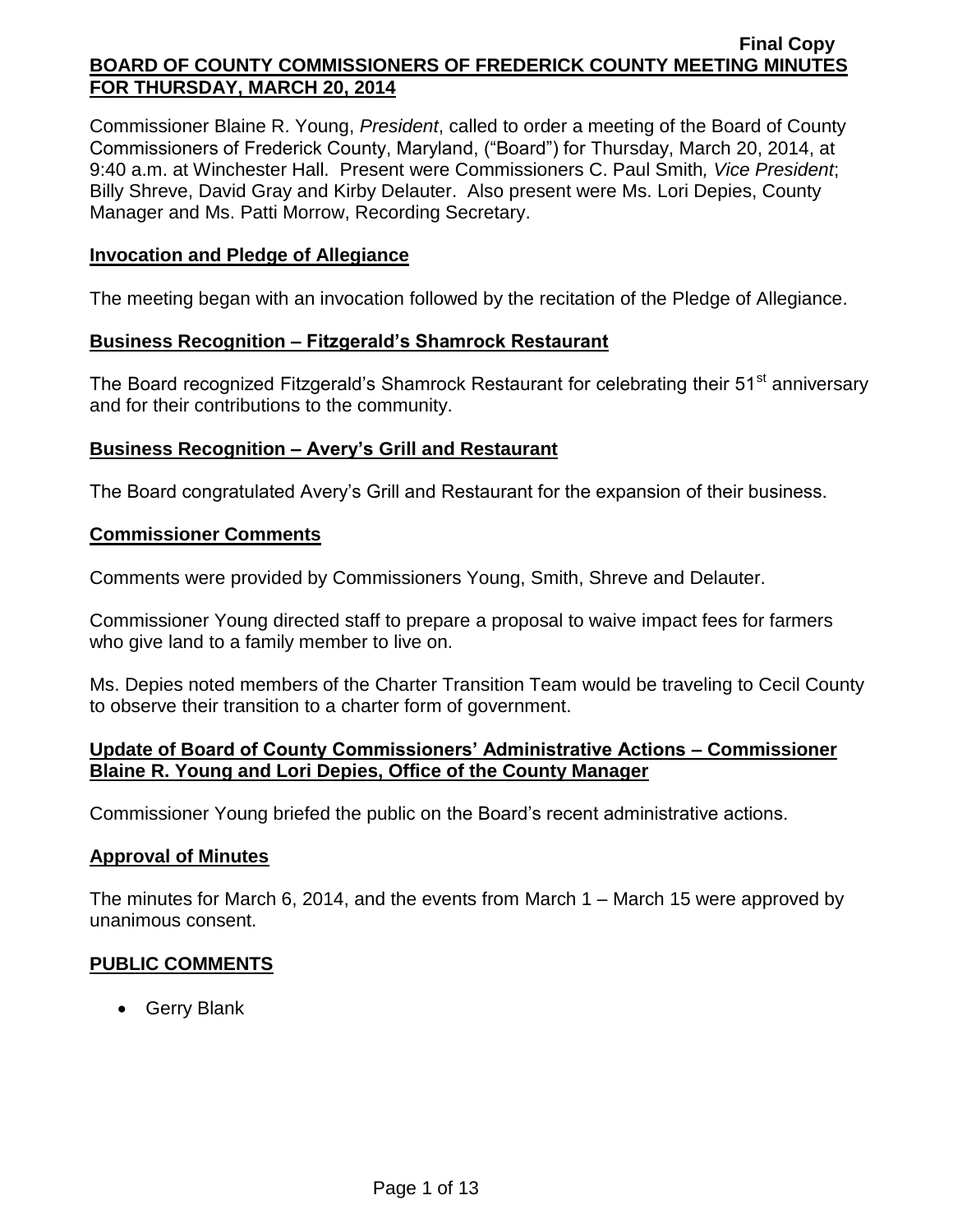## **CONSENT AGENDA**

The following items were considered on the consent agenda:

- Purchasing Memo #14-120 Roof Replacement and Skylight Removal at the Middletown Library
- BT-14-142, Housing and Community Development, Citizens Services Division
- Board of Education Current Expense Fund Amendment #3-14
- FY 2015 Body Armor Grant Governor's Office of Crime Control and Prevention
- Federal Farmland Preservation Program Eidel Lot Request
- Conservation Reserve Enhancement Program, Hanson Easement Request and Budget Amendment

*Motion to approve the consent agenda as presented – Passed 5-0.*

| <b>COMMISSIONERS</b> | <b>MOTION</b> | <b>SECOND</b> | <b>YES</b> | <b>NO</b> | <b>ABSTAIN</b> | <b>NOT PRESENT</b> |
|----------------------|---------------|---------------|------------|-----------|----------------|--------------------|
| Young                |               |               |            |           |                |                    |
| Smith                |               |               |            |           |                |                    |
| <b>Shreve</b>        |               |               | ٠.<br>^    |           |                |                    |
| Gray                 |               |               | ^          |           |                |                    |
| <b>Delauter</b>      |               |               | ٠.<br>Λ    |           |                |                    |

# **AGENDA BRIEFING**

Commissioner Young noted the Board would hold public hearings on Tuesday, April 1 at 7:00 p.m. regarding Economic Development Revenue Bonds for Homewood Retirement Centers and Zoning Map Amendment #R-13-04 – Rayburn Planned Unit Development.

# **PUBLIC HEARING**

# **Fall 2013 Cycle – Water and Sewerage Plan Amendments – Tim Goodfellow, Community Development Division**

Commissioner Young swore in all who would testify.

A public hearing was held, as duly advertised, on the proposed amendments to the Frederick County Water and Sewerage Plan.

Mr. Goodfellow presented the requested amendments.

WS-13-09 Matan Acquisitions, LLC - Tax Map 96, Parcel 60 - Located on the south side of MD 355, east of MD 80 in Urbana.

There was no public comment.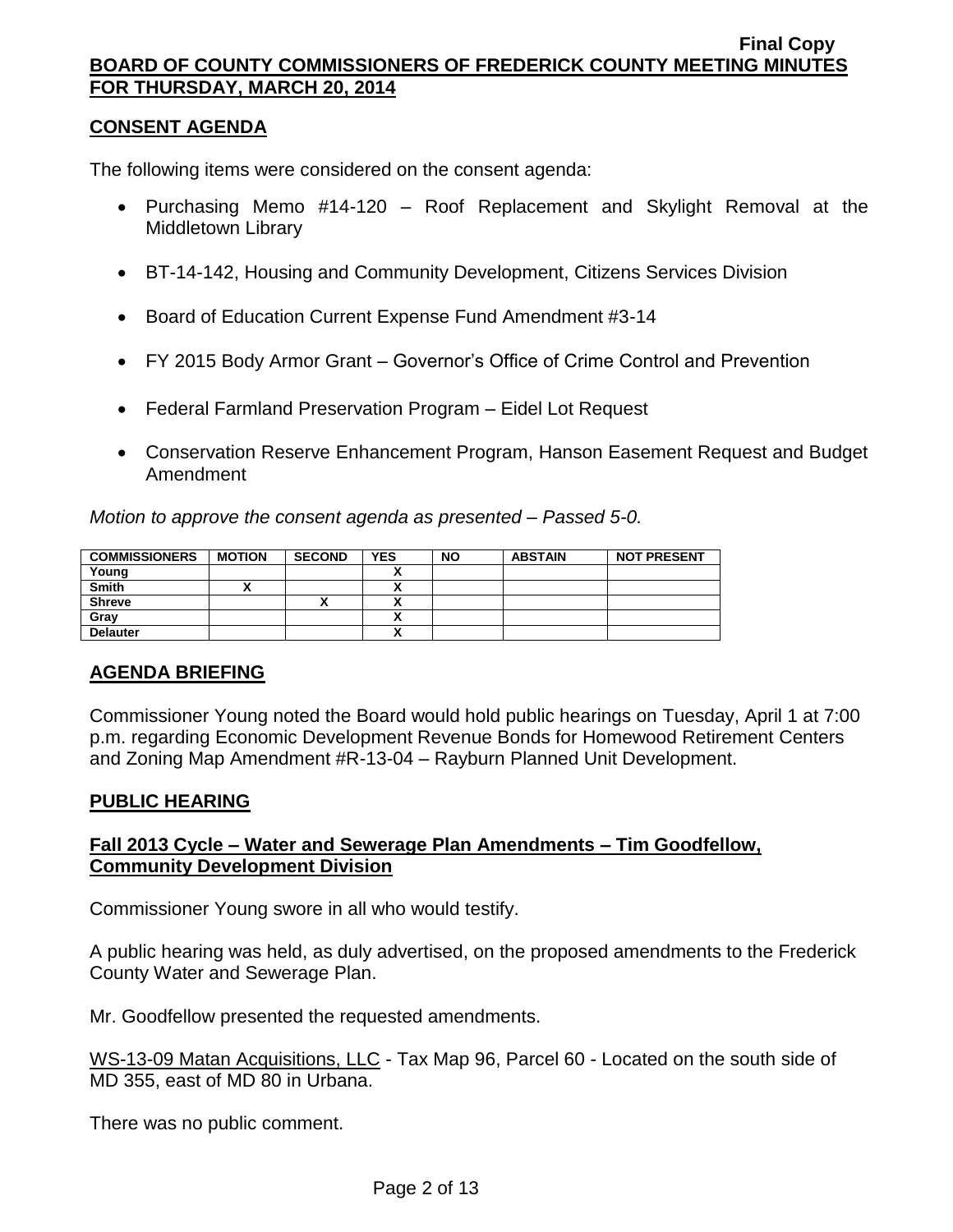Mr. Goodfellow noted #WS-13-09 had been continued because the property did not satisfy the criteria for a "3" category. He noted that it now met the criteria to reclassify the property from W-5 Dev., S-5 Dev. to W-3 Dev., S-3 Dev.

*Motion to approve Case #WS-13-09 as presented – Passed 5-0.*

| <b>COMMISSIONERS</b> | <b>MOTION</b> | <b>SECOND</b> | <b>YES</b> | <b>NO</b> | <b>ABSTAIN</b> | <b>NOT PRESENT</b> |
|----------------------|---------------|---------------|------------|-----------|----------------|--------------------|
| Young                |               |               | ,,         |           |                |                    |
| <b>Smith</b>         |               |               | ,,         |           |                |                    |
| <b>Shreve</b>        |               |               | ~          |           |                |                    |
| Grav                 |               |               | ↗          |           |                |                    |
| <b>Delauter</b>      |               |               | n          |           |                |                    |

 $\#WS-13-14$  – Thurmont Ambulance Company – Tax Map 25, Parcel 484 – Located on the northwest corner of Lawyer Lane and Stratford Drive adjacent to the Town of Thurmont.

There was no public comment.

*Motion to approve the reclassification of 21.5 acres to W-3 Dev., S-3 Dev. as presented – Passed 5-0.*

| <b>COMMISSIONERS</b> | <b>MOTION</b> | <b>SECOND</b> | <b>YES</b> | <b>NO</b> | <b>ABSTAIN</b> | <b>NOT PRESENT</b> |
|----------------------|---------------|---------------|------------|-----------|----------------|--------------------|
| Young                |               |               |            |           |                |                    |
| <b>Smith</b>         |               |               |            |           |                |                    |
| <b>Shreve</b>        |               |               |            |           |                |                    |
| Gray                 |               |               | ~          |           |                |                    |
| <b>Delauter</b>      |               | "             | n          |           |                |                    |

#WS - 13-15 – Frall Developers, Inc. – Tax Map 79, Parcel 9 – Located on the south side of Yeagertown Road.

Mr. Rand Weinberg, Esquire, Miles and Stockbridge, LLC, representing the applicant, commented on the request.

*Motion to reclassify 5.19 acres to W-3 Dev. as presented and to continue the S-3 Dev. request – Passed 5-0.*

| <b>COMMISSIONERS</b> | <b>MOTION</b> | <b>SECOND</b> | <b>YES</b>                | <b>NO</b> | <b>ABSTAIN</b> | <b>NOT PRESENT</b> |
|----------------------|---------------|---------------|---------------------------|-----------|----------------|--------------------|
| Young                |               |               |                           |           |                |                    |
| <b>Smith</b>         |               |               | ^                         |           |                |                    |
| <b>Shreve</b>        |               |               | Λ                         |           |                |                    |
| Grav                 |               |               | Λ                         |           |                |                    |
| <b>Delauter</b>      |               |               | $\ddot{\phantom{1}}$<br>^ |           |                |                    |

#WS-13-16 – Town of New Market/Paul and Kelly Hill – Tax Map 801, Parcels 3795 and 3796 - Located on the south side of Main Street, east of Eighth Alley.

There was no public comment.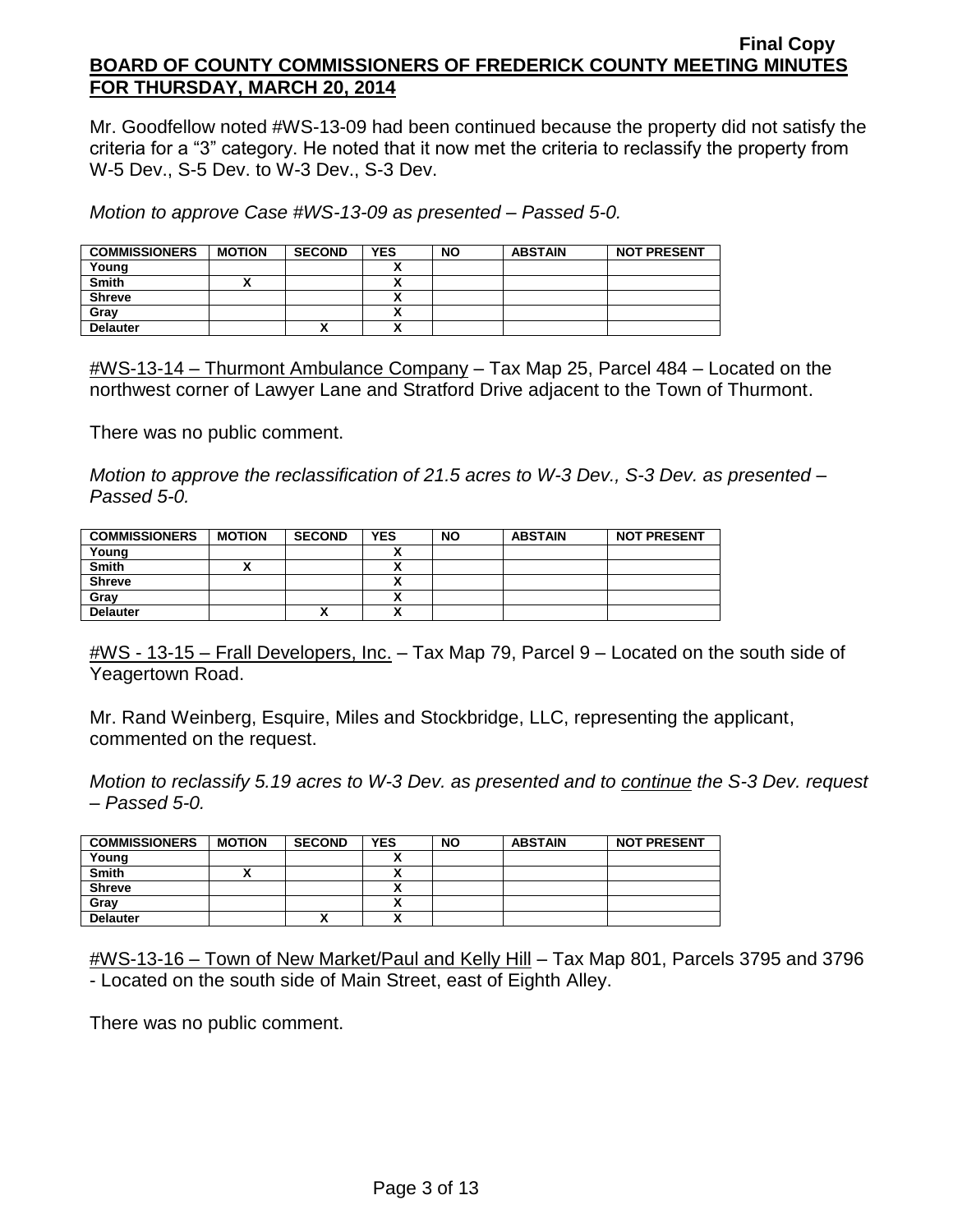*Motion to reclassify 0.42 acres to W-3 Dev. as presented – Passed 5-0.*

| <b>COMMISSIONERS</b> | <b>MOTION</b> | <b>SECOND</b> | <b>YES</b> | <b>NO</b> | <b>ABSTAIN</b> | <b>NOT PRESENT</b> |
|----------------------|---------------|---------------|------------|-----------|----------------|--------------------|
| Young                |               |               |            |           |                |                    |
| <b>Smith</b>         |               |               |            |           |                |                    |
| <b>Shreve</b>        |               |               |            |           |                |                    |
| Gray                 |               |               |            |           |                |                    |
| <b>Delauter</b>      |               | $\mathbf{v}$  |            |           |                |                    |

#WS-13-17 – Homewood at Frederick, Maryland, Inc. – Tax Map 57, Parcel 328 - Located on the north side of Willow Road, west of US 15 within The City of Frederick.

There was no public comment.

*Motion to reclassify 72 acres to W-3 Dev., S-3 Dev. as presented – Passed 5-0.*

| <b>COMMISSIONERS</b> | <b>MOTION</b> | <b>SECOND</b> | YES     | <b>NO</b> | <b>ABSTAIN</b> | <b>NOT PRESENT</b> |
|----------------------|---------------|---------------|---------|-----------|----------------|--------------------|
| Young                |               |               |         |           |                |                    |
| <b>Smith</b>         |               |               |         |           |                |                    |
| <b>Shreve</b>        |               |               | Λ       |           |                |                    |
| Grav                 |               |               | ۰.<br>Λ |           |                |                    |
| <b>Delauter</b>      |               | $\mathbf{v}$  | v<br>Λ  |           |                |                    |

#WS-13-18 – Natelli Holdings III, LLC (Worthington Square) – Tax Map 96, Parcels 34, 174, 257, Lot 302R - Located on the south sides of MD 355, Urbana Pike and Urbana Church Road, west of Sugarloaf Parkway.

There was no public comment.

*Motion to reclassify 3.23 acres to W-3 Dev., S-3 Dev. as presented – Passed 5-0.*

| <b>COMMISSIONERS</b> | <b>MOTION</b> | <b>SECOND</b> | <b>YES</b> | <b>NO</b> | <b>ABSTAIN</b> | <b>NOT PRESENT</b> |
|----------------------|---------------|---------------|------------|-----------|----------------|--------------------|
| Young                |               |               |            |           |                |                    |
| <b>Smith</b>         |               |               | ~          |           |                |                    |
| <b>Shreve</b>        |               |               | ^          |           |                |                    |
| Gray                 |               |               | Λ          |           |                |                    |
| <b>Delauter</b>      |               | $\mathbf{v}$  | v<br>^     |           |                |                    |

#WS-13-19 – Monocacy Land Company, LLC (Boxwood) – Tax Map 96, Parcel 210 - Located on the south side of Tabler Road at the terminus of Bealls Farm Road, adjacent to Urbana District Park in the northwest corner of the Villages of Urbana PUD.

There was no public comment.

*Motion to reclassify 24.3 acres to W-3/Dev. as presented and to continue the S-3/Dev. request – Passed 5-0.*

| <b>COMMISSIONERS</b> | <b>MOTION</b> | <b>SECOND</b> | <b>YES</b>               | <b>NO</b> | <b>ABSTAIN</b> | <b>NOT PRESENT</b> |
|----------------------|---------------|---------------|--------------------------|-----------|----------------|--------------------|
| Young                |               |               |                          |           |                |                    |
| <b>Smith</b>         |               |               |                          |           |                |                    |
| <b>Shreve</b>        |               |               |                          |           |                |                    |
| Gray                 |               | Λ             | $\overline{\phantom{a}}$ |           |                |                    |
| <b>Delauter</b>      |               |               |                          |           |                |                    |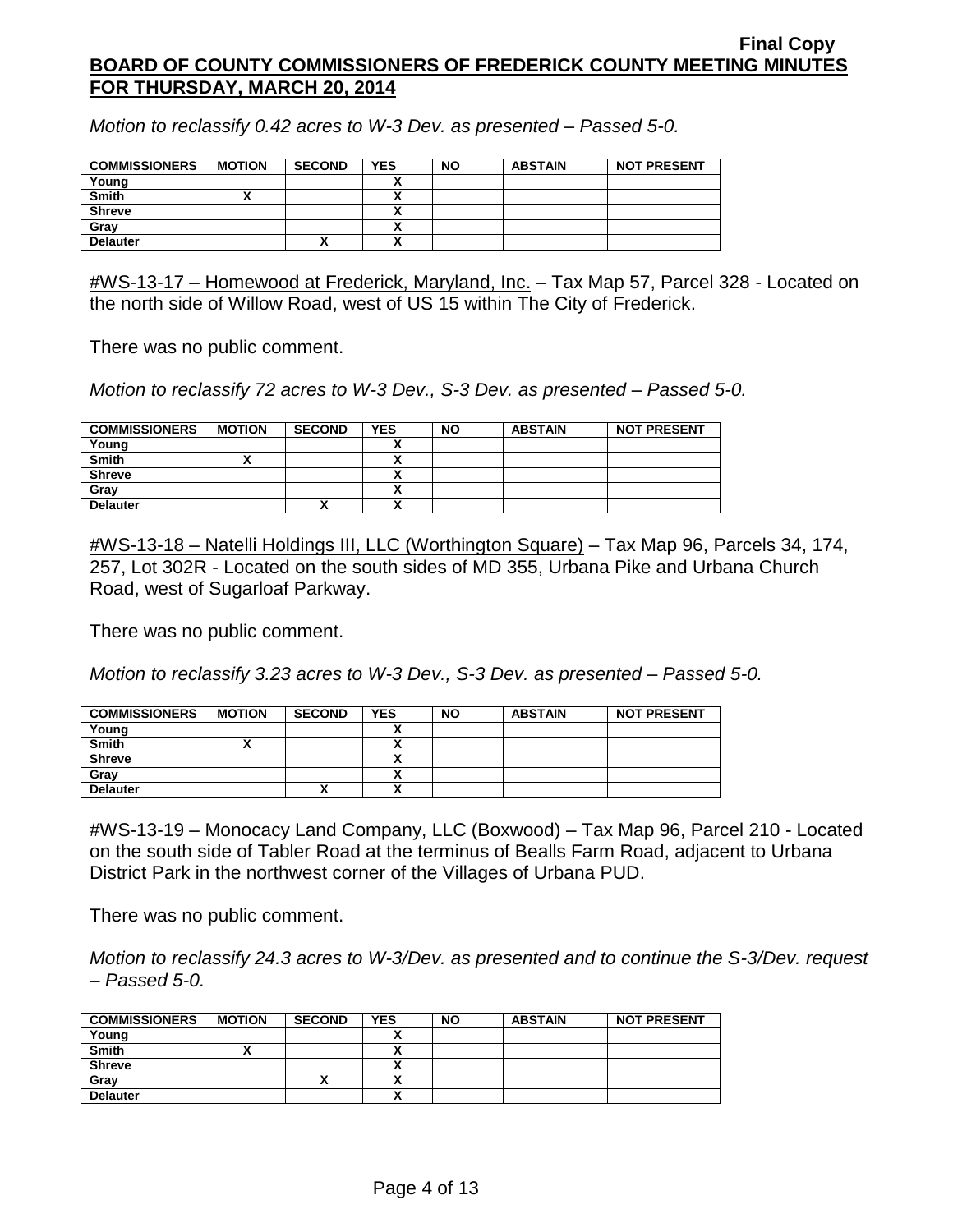#WS-13-20 – Urbana Investments Properties, II, LLC (Urbana Town Center) – Tax Map 96, Parcels 22 and 184 - Located on the southwest side of MD 355, north of I-270.

There was no public comment.

*Motion to reclassify 190 acres to W-3/Dev., S-3/Dev. as presented and the depiction of a 16 inch water line on the water map – Passed 4-0-1*

| <b>COMMISSIONERS</b> | <b>MOTION</b> | <b>SECOND</b> | <b>YES</b> | <b>NO</b> | <b>ABSTAIN</b> | <b>NOT PRESENT</b> |
|----------------------|---------------|---------------|------------|-----------|----------------|--------------------|
| Young                |               |               |            |           |                |                    |
| <b>Smith</b>         |               |               |            |           |                |                    |
| <b>Shreve</b>        |               |               |            |           |                |                    |
| Gray                 |               |               |            |           |                |                    |
| <b>Delauter</b>      |               |               |            |           |                |                    |

#WS-13-21 – 75-80 Properties,LLC - Tax Map 88, Parcels 27,21; Tax Map 97, Parcel 2 - Located on the west side of MD 75, Green Valley Road, north of MD 80, Fingerboard Road, east of Ed McClain Road.

#WS-13-22 – Payne Investments, LLC - Tax Map 88, Parcel 22 - Located on the east side of Ed McClain Road, west of MD 75, Green Valley Road.

#WS-13-23 – 75-80 Properties, LLC - Tax Map 88, Parcel 28 - Located on the east side of MD 75, Green Valley Road, north of MD 80, Fingerboard Road.

#WS-13-24 – 75-80 Properties, LLC - Tax Map 97, portion of Parcel '0' - Located at the northwest intersection of MD 75, Green Valley Road and MD 80, Fingerboard Road.

#WS-13-25 – 75-80 Properties, LLC - Tax Map 88, portion of Parcel 127 - Located on the southwest side of Weller Road, bisected by a powerline.

There was no public comment.

*Motion to continue #WS-13-21, #WS-13-22, #WS-13-23, #WS-13-24 and #WS-13-25 until the adoption of an ordinance that would grant approval for Rezoning Case #R-12-02 (Monrovia Town Center) – Passed 5-0.*

| <b>COMMISSIONERS</b> | <b>MOTION</b> | <b>SECOND</b> | <b>YES</b> | <b>NO</b> | <b>ABSTAIN</b> | <b>NOT PRESENT</b> |
|----------------------|---------------|---------------|------------|-----------|----------------|--------------------|
| Young                |               |               |            |           |                |                    |
| <b>Smith</b>         |               | "             |            |           |                |                    |
| <b>Shreve</b>        |               |               |            |           |                |                    |
| Gray                 |               |               | ٠.<br>^    |           |                |                    |
| <b>Delauter</b>      |               |               | ~          |           |                |                    |

#WS-13-26 – Ballenger Enterprises, LLC - Tax Map 108, Parcels 54, 1 -Llocated on the north side of MD 28, Tuscarora Road at the eastern edge of Point of Rocks.

There was no public comment.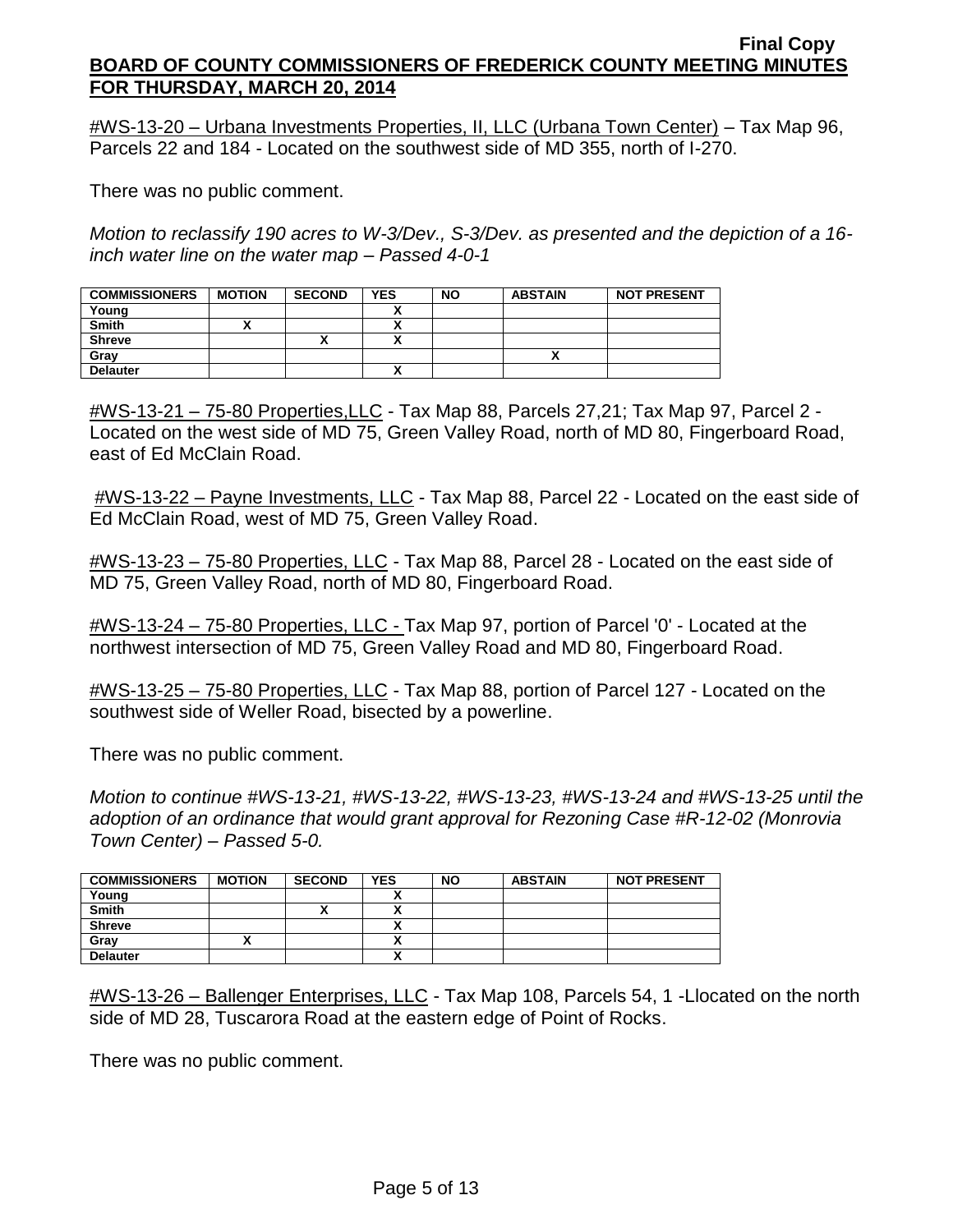*Motion to reclassify 7.8 acres to W-4 Dev. as presented – Passed 5-0.*

| <b>COMMISSIONERS</b> | <b>MOTION</b> | <b>SECOND</b> | <b>YES</b> | <b>NO</b> | <b>ABSTAIN</b> | <b>NOT PRESENT</b> |
|----------------------|---------------|---------------|------------|-----------|----------------|--------------------|
| Young                |               |               |            |           |                |                    |
| <b>Smith</b>         |               |               |            |           |                |                    |
| <b>Shreve</b>        |               | ,,            |            |           |                |                    |
| Grav                 |               |               |            |           |                |                    |
| <b>Delauter</b>      |               |               |            |           |                |                    |

#WS-13-27 – Oakdale Properties, LLC - Tax Map 79, Parcels 112, 162 - Located on the north side of Old National Pike, 1,000 feet west of Eaglehead Drive.

There was no public comment.

*Motion to reclassify 52 acres to W-3 Dev., S-3 Dev. as presented – Passed 4-0-1.*

| <b>COMMISSIONERS</b> | <b>MOTION</b> | <b>SECOND</b> | <b>YES</b> | <b>NO</b> | <b>ABSTAIN</b> | <b>NOT PRESENT</b> |
|----------------------|---------------|---------------|------------|-----------|----------------|--------------------|
| Young                |               |               | ~          |           |                |                    |
| <b>Smith</b>         |               |               |            |           |                |                    |
| <b>Shreve</b>        |               | "             | Δ          |           |                |                    |
| Grav                 |               |               |            |           |                |                    |
| <b>Delauter</b>      |               |               | ~          |           |                |                    |

#WS-13-28 – Urbana Corporate Center, LLC - Tax Map 96, Parcel 172 - Located on the south west side of MD 355, Urbana Pike, 500 feet north of Campus Drive.

Mr. Craig Walsleben, Rodgers Consulting, representing the applicant, commented on the request.

*Motion to grant a continuance for #WS-13-28 until preliminary approval has been obtained – Passed 5-0.*

| <b>COMMISSIONERS</b> | <b>MOTION</b> | <b>SECOND</b> | <b>YES</b> | <b>NO</b> | <b>ABSTAIN</b> | <b>NOT PRESENT</b> |
|----------------------|---------------|---------------|------------|-----------|----------------|--------------------|
| Young                |               |               |            |           |                |                    |
| <b>Smith</b>         |               | ~             | ^          |           |                |                    |
| <b>Shreve</b>        |               |               |            |           |                |                    |
| Gray                 |               |               |            |           |                |                    |
| <b>Delauter</b>      |               |               | <br>^      |           |                |                    |

# **WORKSESSION**

(Commissioner Gray left the meeting at 11:05 a.m.)

# **Appointments to Boards/Commissions – Joyce Grossnickle, Office of the County Manager**

### Commission on Aging

Ms. Louise Lynch, Commission on Aging commented on the request.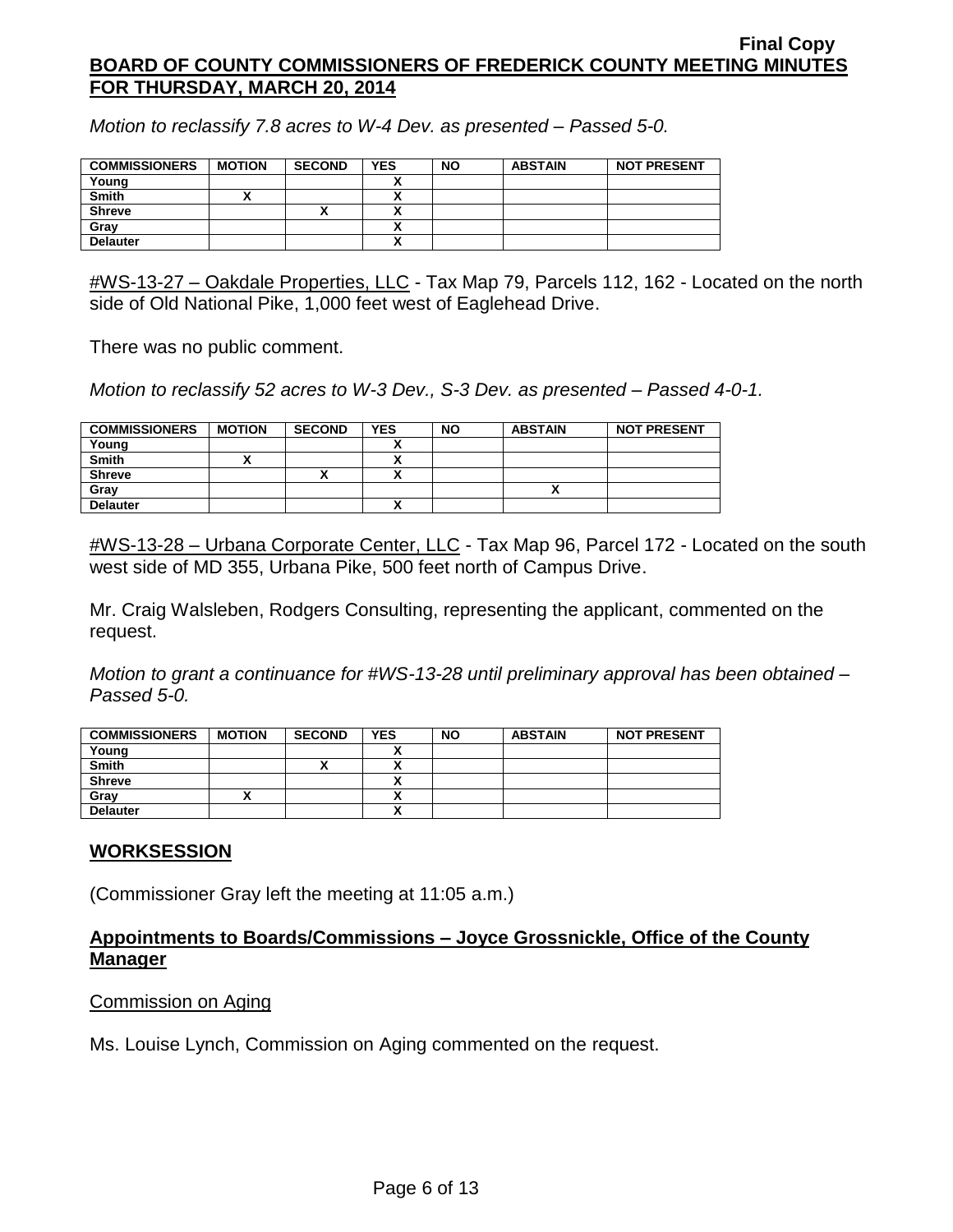*Motion to appoint Mr. Don Cilla to serve a term to expire June 30, 2016 – Passed 4-0.*

| <b>COMMISSIONERS</b> | <b>MOTION</b> | <b>SECOND</b> | <b>YES</b> | <b>NO</b> | <b>ABSTAIN</b> | <b>NOT PRESENT</b> |
|----------------------|---------------|---------------|------------|-----------|----------------|--------------------|
| Young                |               |               |            |           |                |                    |
| <b>Smith</b>         |               |               |            |           |                |                    |
| <b>Shreve</b>        |               | "             |            |           |                |                    |
| Gray                 |               |               |            |           |                |                    |
| <b>Delauter</b>      |               |               |            |           |                |                    |

Commission on Disabilities

There was no public comment.

*Motion to appoint Ms. Monica Kirkpatrick to serve a term to expire June 30, 2016 – Passed 4-0.*

| <b>COMMISSIONERS</b> | <b>MOTION</b> | <b>SECOND</b> | <b>YES</b> | <b>NO</b> | <b>ABSTAIN</b> | <b>NOT PRESENT</b> |
|----------------------|---------------|---------------|------------|-----------|----------------|--------------------|
| Young                |               |               |            |           |                |                    |
| <b>Smith</b>         |               |               |            |           |                |                    |
| <b>Shreve</b>        |               |               |            |           |                |                    |
| Grav                 |               |               |            |           |                |                    |
| <b>Delauter</b>      |               |               |            |           |                |                    |

# **ADMINISTRATIVE BUSINESS**

(Commissioner Young passed the gavel to Commissioner Smith and left the meeting.)

## **Application to Volunteer Maryland for an AmeriCorps Volunteer for Meals on Wheels Program – Carolyn True, Citizens Services Division**

Ms. True and Ms. Kitty Devilbis, Department of Aging, presented the request.

*Motion to approve the application for the Volunteer Maryland AmeriCorps volunteer coordinator and the administration processing of necessary grant related documents for execution by the Board president and any subsequent related budget transfers – Passed 3-0.*

| <b>COMMISSIONERS</b> | <b>MOTION</b> | <b>SECOND</b> | <b>YES</b> | <b>NO</b> | <b>ABSTAIN</b> | <b>NOT PRESENT</b> |
|----------------------|---------------|---------------|------------|-----------|----------------|--------------------|
| Young                |               |               |            |           |                |                    |
| <b>Smith</b>         |               |               |            |           |                |                    |
| <b>Shreve</b>        |               |               |            |           |                |                    |
| Gray                 |               |               |            |           |                | ~                  |
| <b>Delauter</b>      |               |               |            |           |                |                    |

(The Board took a break from 11:15 a.m. to 11:30 a.m.)

# **Request to Participate in an Amicus Brief – John Mathias, County Attorney**

Mr. Mathias presented the request.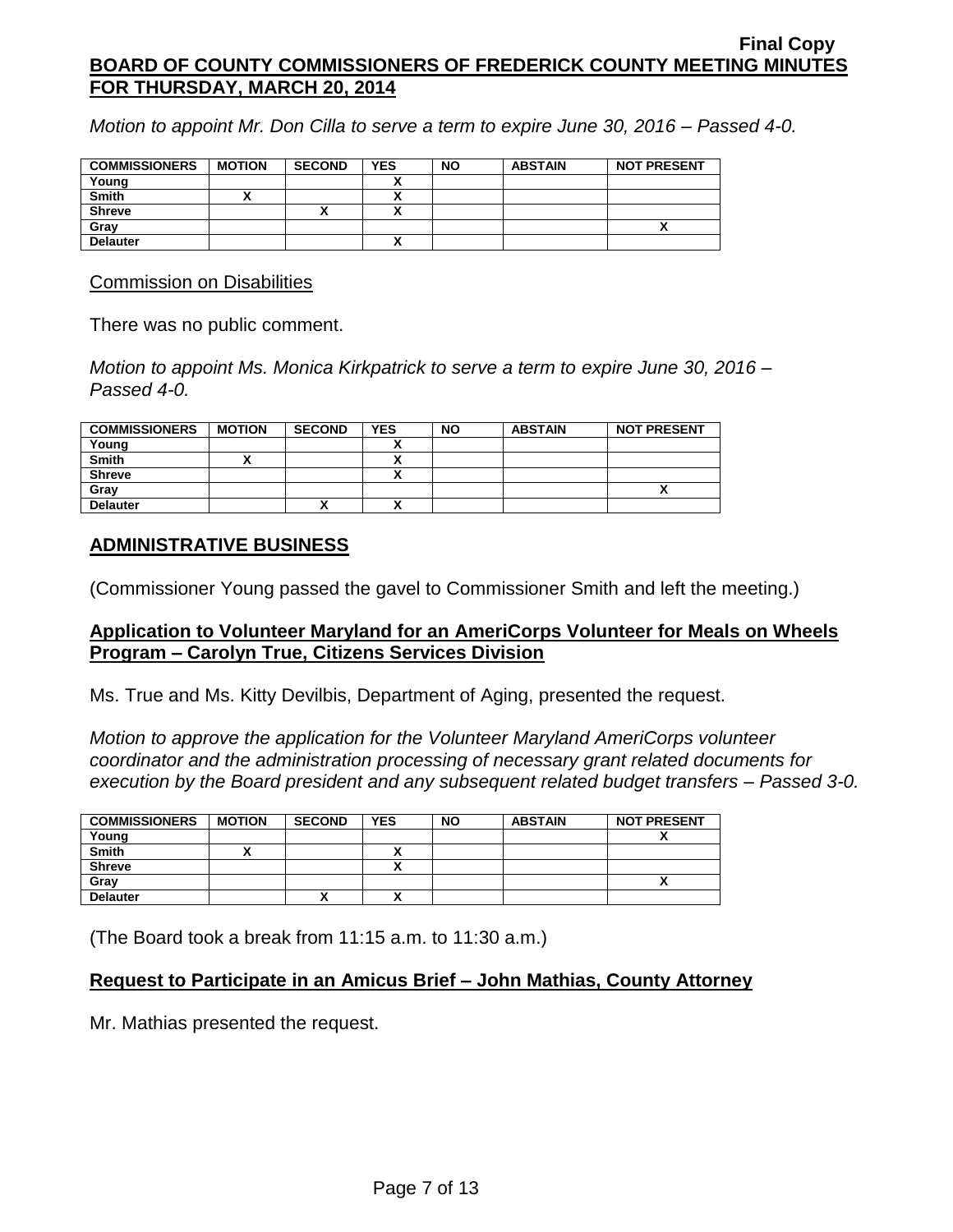*Motion to authorize staff to participate in the amicus brief in the Court of Special Appeals challenging the Montgomery County MS4 permit – Passed 5-0.*

| <b>COMMISSIONERS</b> | <b>MOTION</b> | <b>SECOND</b> | <b>YES</b> | <b>NO</b> | <b>ABSTAIN</b> | <b>NOT PRESENT</b> |
|----------------------|---------------|---------------|------------|-----------|----------------|--------------------|
| Young                |               |               |            |           |                |                    |
| <b>Smith</b>         |               |               |            |           |                |                    |
| <b>Shreve</b>        |               | ↗             |            |           |                |                    |
| Grav                 |               |               |            |           |                |                    |
| <b>Delauter</b>      |               |               |            |           |                |                    |

## **FY 2015-2020 Capital Improvements Program and 2015 Capital Budget – Regarding Public Hearing Input (Public Hearing held 3/18/14) – Kelly Weaver, Budget Office, Office of the County Manager**

Ms. Weaver provided a summary of comments from the public hearing. She noted the Board of Education (BOE) requested that the new Urbana Elementary School be moved from FY 2017 to FY 2016 and the new West Frederick Elementary School be moved from FY 2018 to FY 2017. It was also noted the Hillcrest Elementary School was in need of more space.

Mr. Ray Barnes, Frederick County Public Schools, commented on the school projects. He was presented with several options to present to the BOE.

*Staff was given direction regarding school options. No action was taken.*

# **Business Updates – Helen Propheter, Community Development Division**

Ms. Propheter updated the Board on business in Frederick County.

*No action was taken as this item was informational.*

# **Legislative Issues – John Mathias, Office of the County Attorney and Ragen Cherney, Office of the County Manager**

Mr. Mathias and Mr. Cherney briefed the Board on the issues before the Frederick County delegation members.

*No action was taken as this item was informational.*

# **PUBLIC COMMENTS**

• M.C. Keegin-Ayre

# **QUESTIONS – PRESS**

None.

# **COMMISSIONER COMMENTS**

None.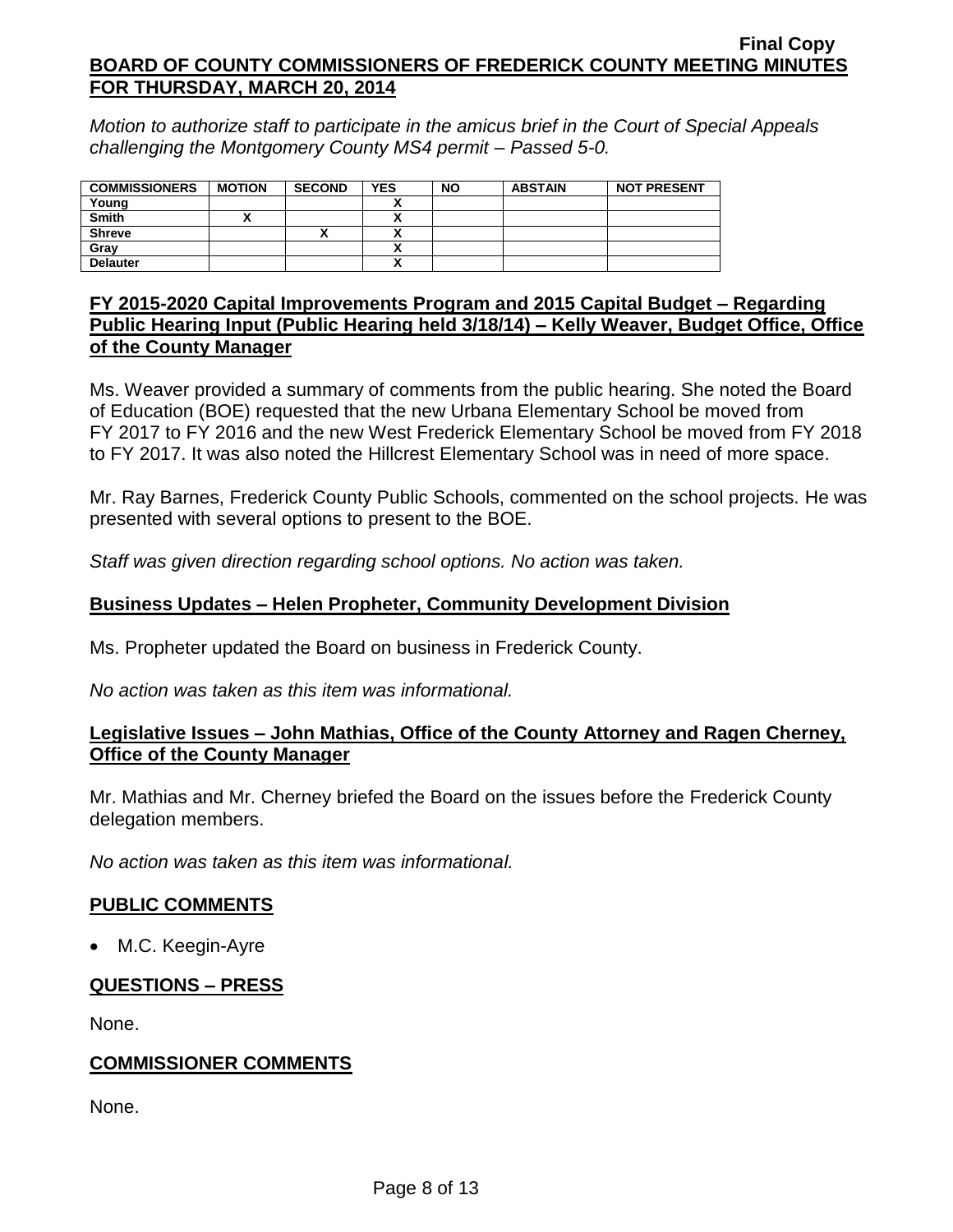# **CLOSED SESSION**

Maryland Annotated Code State Government Article § 10-508(a) (3) To consider the acquisition of real property for a public purpose and matters directly related thereto.

Topic – To consider the acquisition of an interest in property for agricultural preservation purposes.

Maryland Annotated Code State Government Article § 10-508(a) (9) To conduct collective bargaining negotiations or consider matters that relate to the negotiations.

Topic – To discuss collective bargaining concerning employees within the Division of Fire and Rescue Services.

*Motion to go into closed session – Passed 5-0.*

| <b>COMMISSIONERS</b> | <b>MOTION</b> | <b>SECOND</b> | <b>YES</b> | <b>NO</b> | <b>ABSTAIN</b> | <b>NOT PRESENT</b> |
|----------------------|---------------|---------------|------------|-----------|----------------|--------------------|
| Young                |               |               |            |           |                |                    |
| <b>Smith</b>         |               |               |            |           |                |                    |
| <b>Shreve</b>        |               |               |            |           |                |                    |
| Grav                 |               | ^             |            |           |                |                    |
| <b>Delauter</b>      |               |               |            |           |                |                    |

# **ADJOURN**

The meeting adjourned at 12:15 p.m.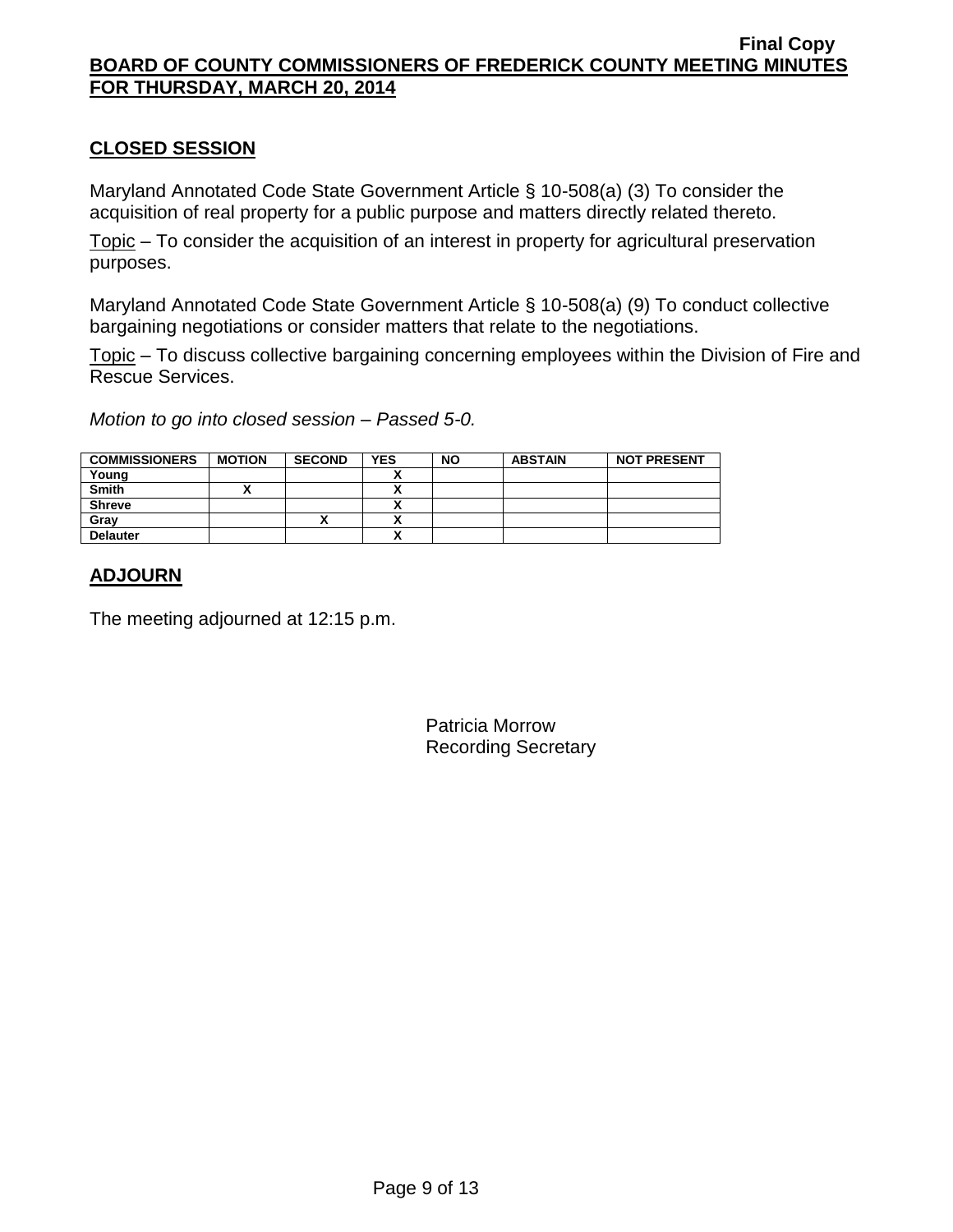# **FORM OF STATEMENT FOR CLOSING THE MEETING OF THURSDAY, MARCH 20, 2014**

# **STATUTORY AUTHORITY TO CLOSE SESSION**

### **State Government Article §10-508(a):**

(3) To consider the acquisition of real property for a public purpose and matters directly related thereto; and (9) To conduct collective bargaining negotiations or consider matters that relate to the negotiations.

### **Motion:**

Commissioner Smith moved to go into closed session in accordance with Maryland Annotated Code State Government Article §10-508(a) (3) To consider the acquisition of real property for a public purpose and matters directly related thereto; and (9) To conduct collective bargaining negotiations or consider matters that relate to the negotiations. Commissioner Gray seconded the motion that passed 5-0.

## **Time and Location:**

12:15 p.m. – Third Floor Meeting Room, Winchester Hall

# **Topic to be Discussed:**

To consider the acquisition of an interest in property for agricultural preservation purposes.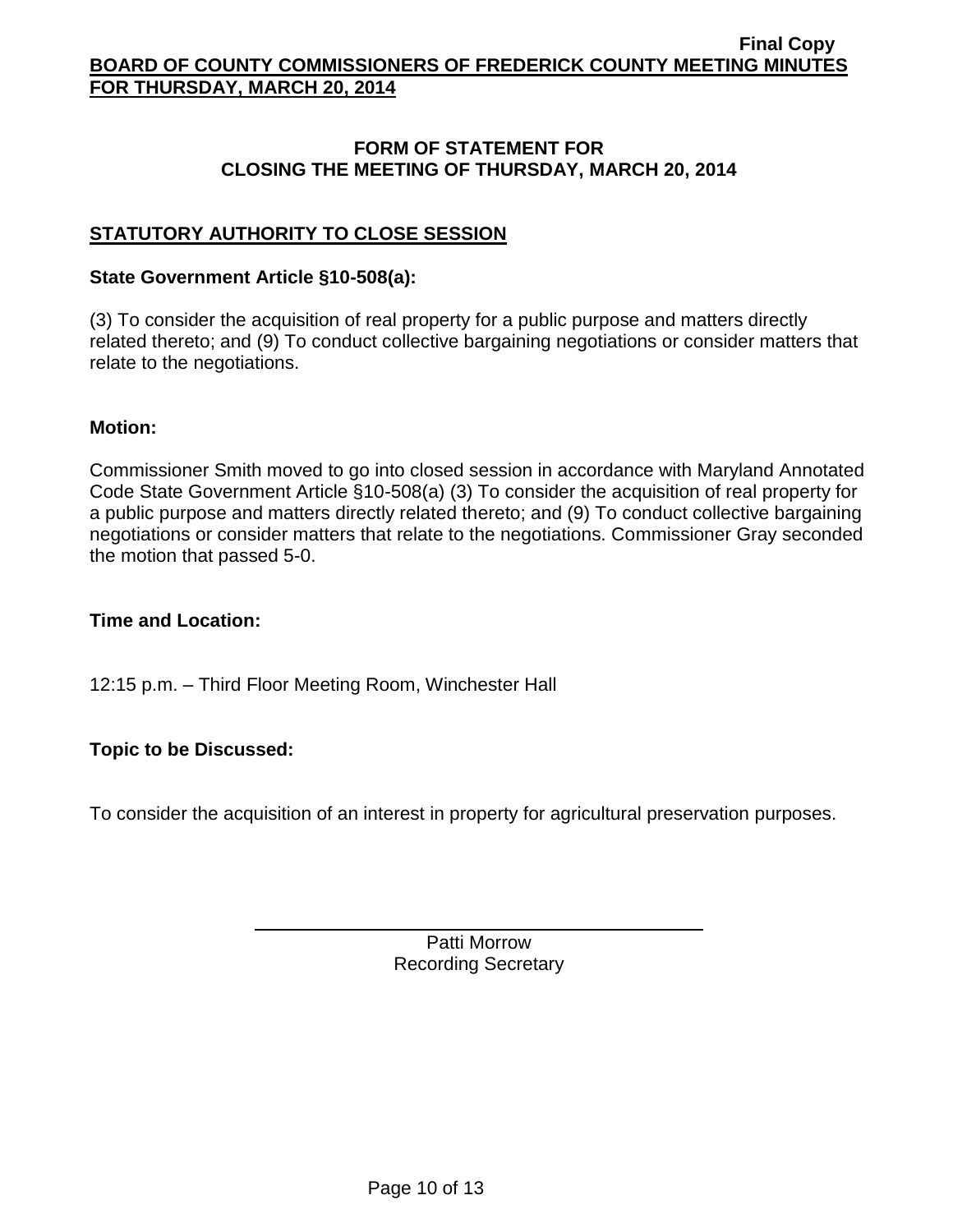# **FORM OF STATEMENT FOR MINUTES OF NEXT OPEN MEETING ON TUESDAY, APRIL 1, 2014, FOLLOWING THE CLOSED MEETING OF THURSDAY, MARCH 20, 2014**

# **STATUTORY AUTHORITY TO CLOSE SESSION**

# **State Government Article §10-508(a):**

(3) To consider the acquisition of real property for a public purpose and matters directly related thereto; and (9) To conduct collective bargaining negotiations or consider matters that relate to the negotiations.

# **Motion:**

Commissioner Smith moved to go into closed session in accordance with Maryland Annotated Code State Government Article §10-508(a) (3) To consider the acquisition of real property for a public purpose and matters directly related thereto; and (9) To conduct collective bargaining negotiations or consider matters that relate to the negotiations. Commissioner Gray seconded the motion that passed 5-0.

# **Time and Location:**

12:15 p.m. – Third Floor Meeting Room, Winchester Hall

# **Others in Attendance:**

J. Mathias, L. Depies, M. Chomel, A. Bradley and R. Santangelo.

# **Topic Discussed:**

To consider the acquisition of an interest in property for agricultural preservation purposes.

# **Action Taken:**

Staff was directed to proceed with the acquisition of two (2) agricultural preservation easements.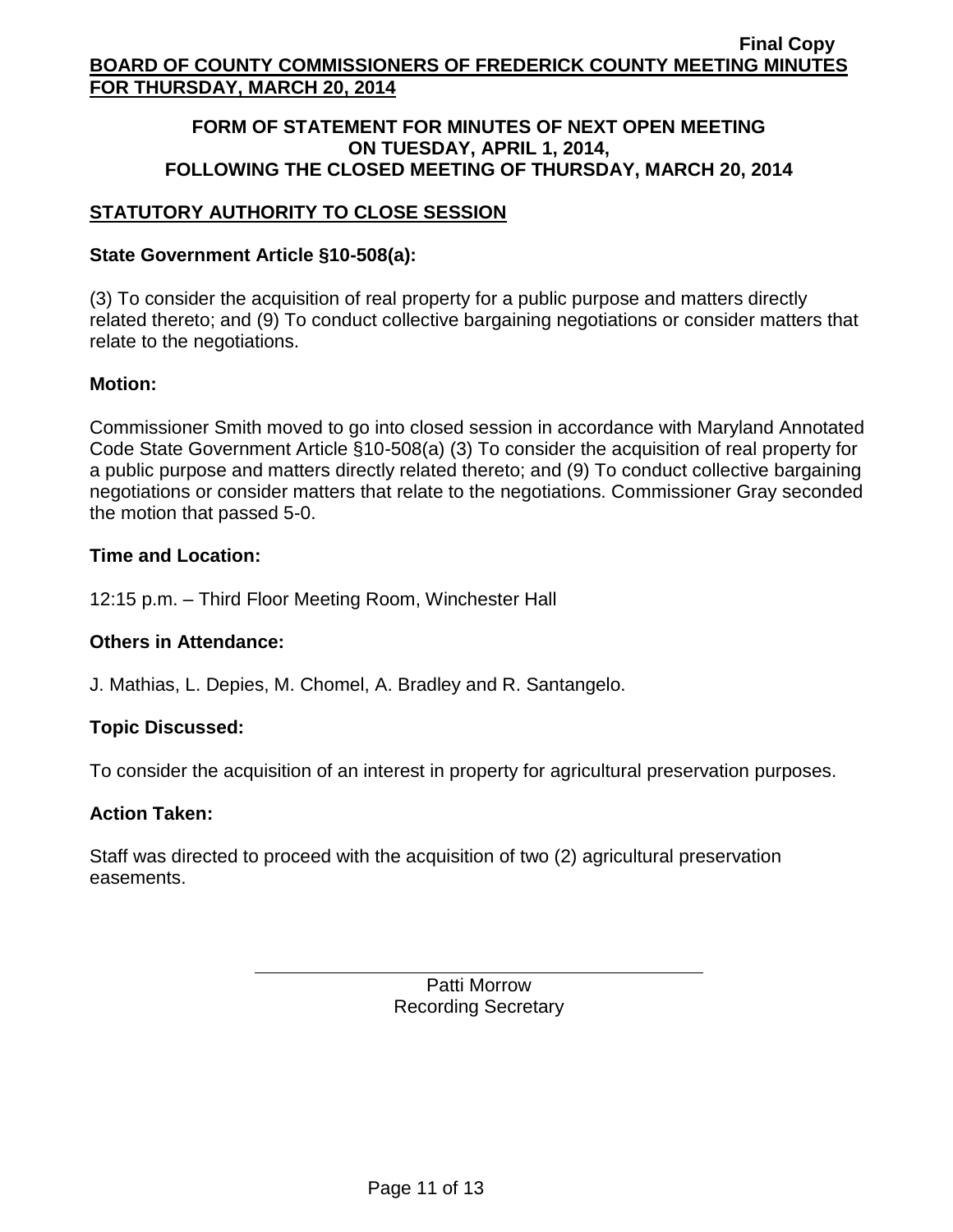# **FORM OF STATEMENT FOR CLOSING THE MEETING OF THURSDAY, MARCH 20, 2014**

# **STATUTORY AUTHORITY TO CLOSE SESSION**

## **State Government Article §10-508(a):**

(3) To consider the acquisition of real property for a public purpose and matters directly related thereto; and (9) To conduct collective bargaining negotiations or consider matters that relate to the negotiations.

## **Motion:**

Commissioner Smith moved to go into closed session in accordance with Maryland Annotated Code State Government Article §10-508(a) (3) To consider the acquisition of real property for a public purpose and matters directly related thereto; and (9) To conduct collective bargaining negotiations or consider matters that relate to the negotiations. Commissioner Gray seconded the motion that passed 5-0.

## **Time and Location:**

12:15 p.m. – Third Floor Meeting Room, Winchester Hall

# **Topic to be Discussed:**

To discuss collective bargaining concerning employees within the Division of Fire and Rescue Services.